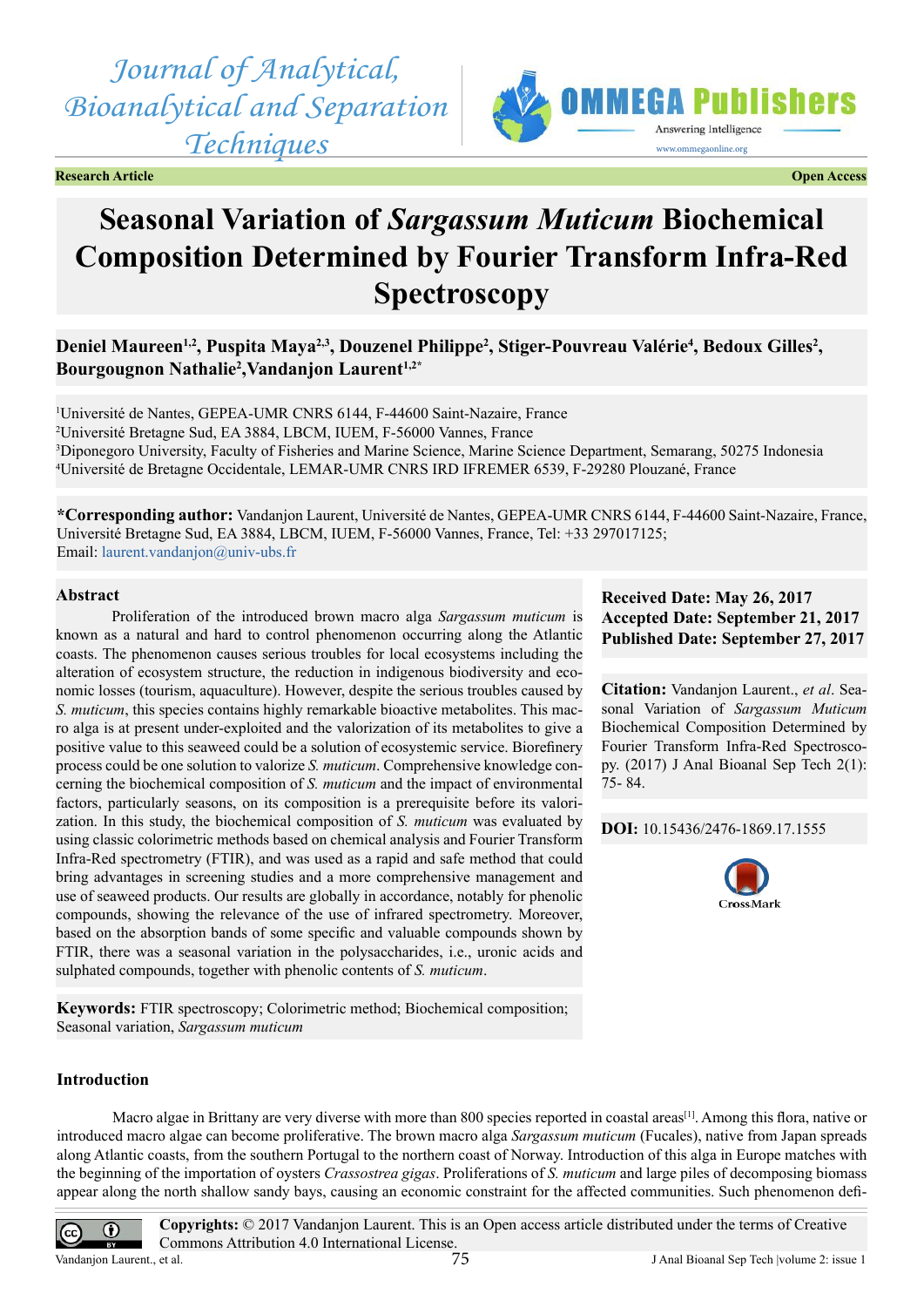

nitely becomes a serious problem for local ecosystems including the alteration of ecosystem structure, reduction in indigenous biodiversity, azoic habitat (excessive oxygen consumption), economic losses mainly for important industries such as tour $ism<sup>[2]</sup>$ .

Brown algae are composed of proteins, uronic acids, polysaccharides, mineral matter and phenolic compounds. Other compounds are important such as mannitol or laminarin,storage β-glucan, and pigments like fucoxanthin, chlorophylls a and c.

Proteins contained in algae are interesting particularly from a nutritional point of view. To face the increasing demand for food, new sources of proteins must be discovered $[3]$ . The genus of *Sargassum* can supply essential amino acids such as threonine, alanine, valine, lysine and proline. According to Holdt & Kraan (2011), glutamic and aspartic acid represent around 40% of the total amino acids of *S. muticum* and they may be used in the frame of protein supplementation in human nutrition.

*S. muticum* contains around 30% of mineral matter<sup>[4]</sup>. It is a high value compared to terrestrial plants but not the maximum value observed in brown algae. Indeed, *Sacchoriza polyschides* consists of 55.4 % of mineral matter<sup>[5]</sup>. The presence of trace minerals (Zn, Mn, Cu, Fe) in this matrix makes *S. muticum* interesting for an utilization as a feed complement or as a fertilizer in agriculture<sup>[6]</sup>.

Matricial polysaccharides are present in the algal cell wall. Two forms coexist in Phaeophyceae: alginates and fucoidans. Alginates (or alginic acids) are constituted by linear polymers with β-L-guluronic acid units (GG unit), α-D-mannuronic acid units (MM unit) and also mixed units (MG unit) associated by 1-4 linkage<sup>[7]</sup>. Fucoidans are polymers mainly constituted by sulfated fucose with L conformation or other sulfated monosaccharide[s\[8\]](#page-8-7). Fucoidans obtained from brown algae have antivi-ral<sup>[\[9\]](#page-8-8)</sup>, antioxidant<sup>[\[10\]](#page-8-9)</sup>, antiproliferant /antitumoral<sup>[11,12]</sup>, anticoagu $lant^{[13]}$  as main activities.

Brown macro algae, in particular *S. muticum*, produce phenolic compounds called phlorotannins (phloroglucinol-like molecules), which have a molecular weight between 126 Da and  $650$  kDa<sup>[14]</sup>. These compounds are well known for their bioactivities such as antioxidant, antitumoral, antibacterial or photopro-tectant<sup>[\[15-17\]](#page-8-13)</sup>. It has been observed that phenolic contents fluctuate all along the year with values comprised between 1 and 6% of dry weigh[t\[17-19\].](#page-8-14)

Previous studies showed that the biochemical composition of *S. muticum* can vary depending on geographic localiza-tion<sup>[\[20\]](#page-8-15)</sup>. These results emphasize the importance of comprehensive insights regarding the biochemical composition variation of *S. muticum* for further upgrading of this alga for food industry in Europe. Basic information related to the biochemical composition and impact of season towards the biochemical composition of *S. muticum* is essential prior to further exploitation. This information sets a reference to know when the most convenient harvest period will be possible, basing the choice on the biochemical composition of the macro alga. Furthermore, seasonal harvesting is as an alternative to control the proliferation of *S. muticum*.

*S.muticum* is used in Asia as a food supplement (Korea) and feed(sea cucumber, abalone) in China<sup>[21]</sup>. Bioactive compounds such as fucoxanthin, sulfated polysaccharides and terpenoids are present in *Sargassum* species<sup>[22]</sup>. Fucoxanthin, is a pigment which is the subject of many publications for its anti-inflammatory and antioxidant<sup>[\[23\]](#page-9-2)</sup> properties. *S. muticum* is considered as a renewable source of interesting bioactive phenolic compounds[\[19\]](#page-8-16).With interest in new renewable sources of chemicals and polymers, this underexploited biomass represents a potential source to investigate. *S. muticum* is yet more rarely used in European countries than in Asian countries. Most of the generated biomass is today of little value with the exception of its use as compost, or biogas from stranding events in over-seas French Departments, Guadeloupe and Martinique<sup>[2]</sup>.

In the same time, the bioprocess industries have made progress and so new perspectives for the conversion of the whole macro algae through the production of new compounds are considered. Nowadays, industrial seaweed exploitation is usually single-product oriented and the active components have not been fully characterized. This is partly due to the complexity of the biological and chemical levels of the raw material, together with the technical level of the extraction processes. The main challenges of the successful development of such a biorefinery approach will be in:

i. Reducing the environmental impact of the process since the co-production of economically valuable components (e.g., pigments, proteins, peptides, and poly- or oligosaccharides) will be associated with the minimization of waste products. Recently, several patents on upgrading strategies of *S. muticum* and environmental impact were developed by Pérez-Lopéz *et al*<sup>[\[24\]](#page-9-3)</sup>.

ii. Delivering a robust scientific and technological basis for orientating strategic decisions over the industrial development of high added-value algal products.

Our study was then dedicated to the monitoring of the biochemical composition of the proliferative brown macro alga *S. muticum* along a one year cycle in Brittany (France). Several parameters were monthly measured by conventional chemical methods: dry matter, ash and organic matter content, neutral sugars, cell wall polysaccharides, uronic acids, sulphates, phenolic compounds, and proteins, in order to identify the primary metabolites entering in the composition of the biomass. In parallel, a new, rapid and non-destructive experimental method such as Fourier Transform Infra-Red spectrometry (FTIR) could bring advantages in screening studies and then a more comprehensive management and use of seaweed products. In this study, FTIR with Attenuated Transmission Reflectance (ATR) module has been used. It is a middle Infra-Red technique which allows resonance detections of fundamental bonds between atoms. This spectrometric method provides information on the biochemical composition of seasonal samples of *S. muticum*. The main advantage of this technique compared to conventional methods (biochemical assays) is its rapidity in the acquisition of spectra, permitting a chemical fingerprinting of samples and then a view of macromolecules contents. It permitted then considerable time saving in terms of experimentation<sup>[20,25,26]</sup>. In a very short time, absorbance spectra with high resolution and good reproducibility are obtained. Moreover, no solvent or chemical products are used which are often toxic for the environment.

Infra-Red spectrometry is used for three main applications: identification, quality control and structural elucidation. Infra-Red spectroscopy has already been used on algae to analyze nutrients, to identify polysaccharides structures or fucoid- $ans<sup>[27]</sup>$  $ans<sup>[27]</sup>$  $ans<sup>[27]</sup>$  and also to get a physiological fingerprint of the potential growth of microalgae. Ecotoxicological studies can also benefit from this technique, which allows the observation of metal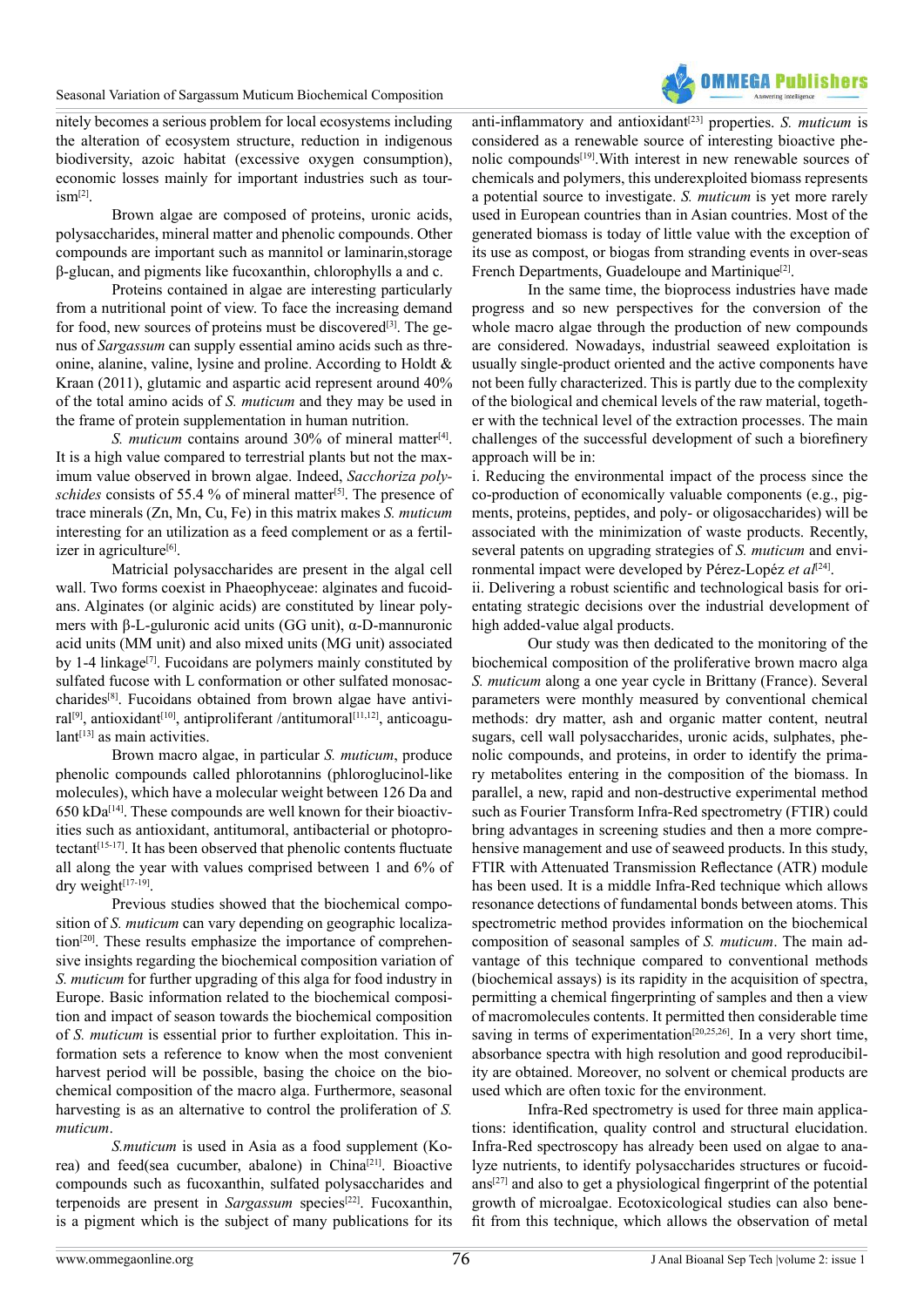

biosorption by algae<sup>[28]</sup>. Considerable technological advances on this process now allow the use of FTIR as a quantification tool for evaluating macromolecules composition changes in microal- $gae^{[29]}$  $gae^{[29]}$  $gae^{[29]}$ . This quantification is possible under specific conditions, by means of linear regression and standardizations.

In light of this context, it is clear that an improved knowledge of the biochemical composition of *S. muticum* has a great interest. The aim of this study was then to analyze the seasonal variations of *S. muticum* biochemical composition collected in South Brittany (France) by combining colorimetric and FTIR analyses. The final objective of our work is to propose a spectrometric tool to industrials and researchers as a simple method to characterize natural resources biomass in term of biochemical composition for any monitoring carried out in relation with space and time (spatio-seasonal variations of compounds).

# **Material and Methods**

# **Algal Material**

*Sargassum muticum* (Yendo) Fensholt was monthly collected at Piriac-sur-Mer (France) (47°22'38.0"N, 2°33'20.4"W) from July 2014 to June 2015.

Thalli fixed on shore were harvested by cutting them with scissor 5 cm from the holdfast to allow the thalli regeneration. Collected thalli of *S. muticum* were washed with freshwater to eliminate salts and epiphytes. Then, they were stored at -80°C before freeze-drying and milled to 3.0 mm particle size. The freeze-dried algae were stored in plastic bags away from direct contact to light.

Meteorological data, i.e. precipitations, sunlight, temperature (air, seawater, minimum, maximum), used in this study were obtained from <http://www.meteociel.fr/climatologie/>. The station studied was Saint-Nazaire, the closest station to Piriac.

Thalli of *S. muticum* are diploid and the species presents a monogenetic life cycle[\[30\].](#page-9-7) In Europe, during October and November, young blades appear on basal holdfast corresponding to the beginning of growth. *S. muticum* continues its development all along the winter to reach its maximal size in spring. Growth is then reduced and stopped when reproduction takes place in April/May in Brittany<sup>[\[18\]](#page-8-17)</sup>. In August and September, aerocysts from laterals begin to fall leading to a decrease in floatability and the shoots develop on the bottom, corresponding to the degeneration period. The laterals deteriorate, whereas the basal holdfast remains and persists. *S. muticum* is then a pseudo-perennial species[\[30\]](#page-9-7).

# **FTIR-ATR analysis**

Freeze-dried algae were analyzed by Fourier Transform Infrared Spectroscopy with attenuated total reflectance. The FTIR spectra were recorded on a Nicolet iS5 FTIR spectrometer (Thermo Scientific) using an iD7 ATR module with a diamond crystal. All spectra resulted from 32 scans and a resolution of 1.928 cm<sup>-1</sup> from 500 to 4000 cm<sup>-1</sup>. The OMNIC software was used for data acquisition (absorbance mode). A background reference was obtained before each sample measurement. All samples were recorded in triplicates. The spectra were studied between 600 and 1800 cm-1 zone, to avoid absorbance of water zone (3600 - 3100 cm<sup>-1</sup>).

# **Acid and aqueous hydrolysis of** *S. muticum*

Freeze-dried algae (10 mg) were mixed in vials with 5 mL of MilliQ water or HCl 1 M respectively for water extraction (sulphates, phenolic compounds) and acid hydrolysis (proteins, neutral sugars, uronic acids). The vials, airtight closed, were stored at 100°C for 2 hours. Stirring was carried out every 30 min. At the end of the incubation, hydrolysis was stopped by ice cooling and then 5 mL of water (aqueous hydrolysis) or NaOH 1 M (acid hydrolysis) were added. Furthermore, samples were stored at +4°C (one week) or at -20°C. The hydrolyzed extracts were used for the composition study by biochemical assays. Samples were prepared in triplicate.

# **Biochemical analysis**

#### **Dry matter and mineral content**

The dry matter was obtained from 2g of fresh algae put in an oven for 24 h at 100°C and then in a desiccators (20 min). Results were expressed in % of dry matter of fresh algae.

Mineral matter content was determined by incubating freeze-dried algae (100 mg) at 100°C in an oven (40 min) to eliminate traces of water. The organic matter in algal material was obtained after burning with a Bunsen burner (5 min) and directly put at 585°C for calcinations (2 h, CSF 1100, Carbolite Furnaces). Results were expressed in % of mineral matter of dried algae.

#### **Neutral sugars**

Neutral sugars content was evaluated by the colorimetric method with phenol sulfuric acid. Analyses were performed in triplicate. Glucose prepared in different concentrations  $(0 -$ 100 μg.mL−1) served as a standard curve. The absorbance was measured at 490 nm (Spectro UV-1800, Shimadzu).

#### **Proteins contents**

The protein content of hydrolyzed algae was determined by the reduction of ions  $Cu^{2+}$  into  $Cu^{+}$  by proteins in alkaline medium using the bicinchoninic acid colorimetric method (BCA)[\[31\].](#page-9-8) A calibration curve was prepared with a Micro BC Assay Kit (ref. 23227, Thermo Scientific) between 0 and 500 μg.mL−1 of BSA (bovine serum albumin). For comparison with the protein assay, the total nitrogen content  $(\% N)$  was determined using the Kjeldahl method $[32]$ .

#### **Uronic acids contents**

This method was developed from Blumenkrantz & Asboe-Hansen (1973) and modified by Pierre  $(2010)^{[33]}$  $(2010)^{[33]}$  $(2010)^{[33]}$ . The absorbance was read at 525 nm (Spectro UV-1800, Shimadzu).

#### **Sulphate groups content**

The sulphate groups content was determined according to the Azure A modified colorimetric method. The Azure A (Sigma-Aldrich A6270) reacts specifically with sulphates linked to polysaccharides. This reaction is based on the formation of a complex between sulphated groups and the 3-amino-7-(dimethylamino) phenothizin-5-ium (Azure A). A solution of sulphated dextran (17%) was used as a standard (0 – 100 µg.mL<sup>-1</sup>). For the reaction, 20  $\mu$ L of standard or samples were added to 200  $\mu$ L of Azure A reagent  $(10 \text{ mg} \cdot L^{-1})$ . The absorbance was measured with a microplate reader (Multiskan 60, ThermoScientific) at 535 nm.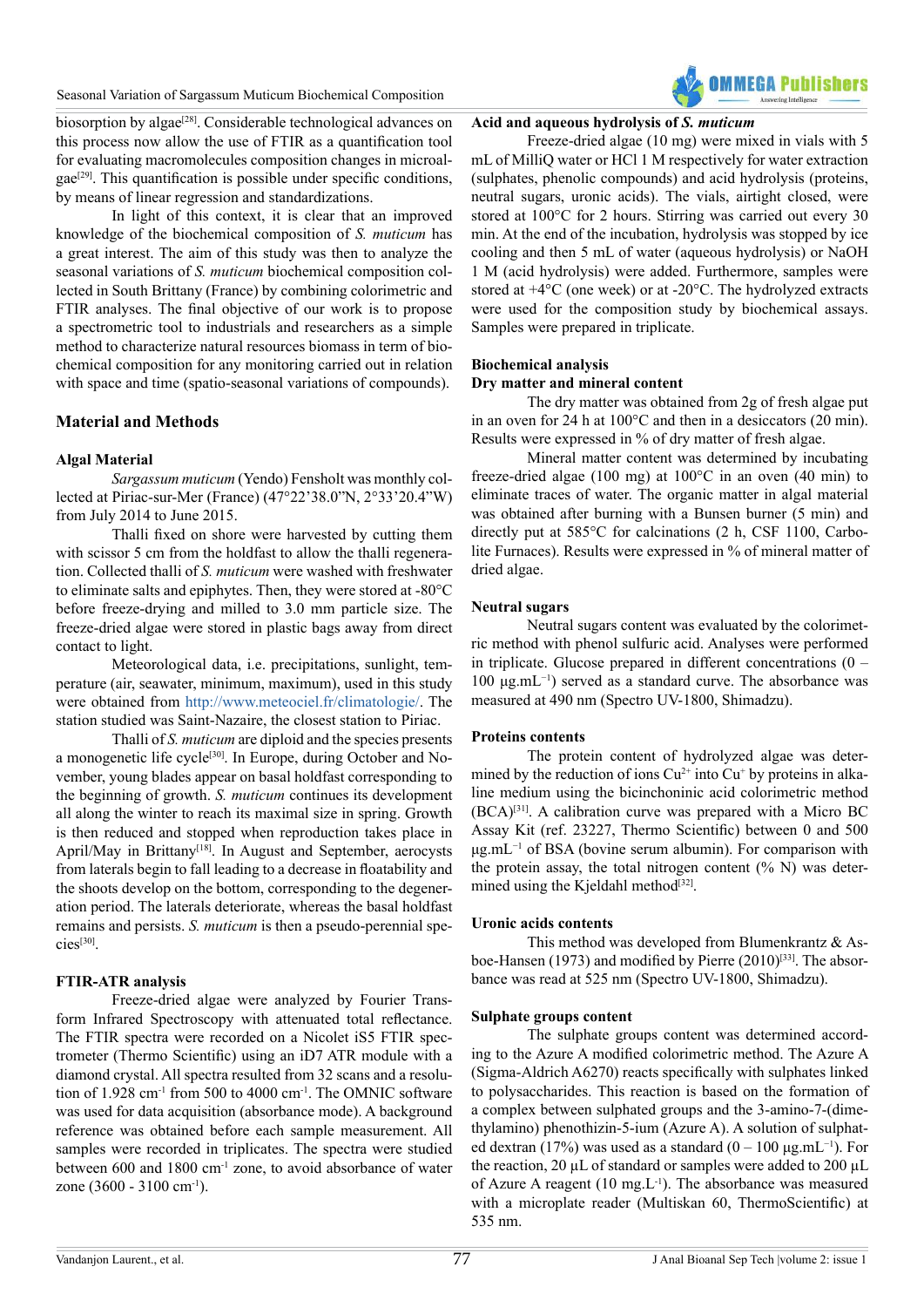#### **Phenolic content**



The Folin-Ciocalteu method was used to determine the total phenolic content, as described in Le Lann *et al*. (2008[\)\[15\]](#page-8-13). All extracts were prepared at different concentrations, from 1 to 0.25 mg.mL<sup>-1</sup>. After the reaction of extracts with  $\text{Na}_2\text{CO}_3$ , distilled water and Folin Ciocalteu reagent at 70°C, the absorbance was measured at 620 nm after cooling the micro plate for 10 min on ice. A phloroglucinol standard curve was drawn (0 - 100 mg.L-1) and used to determine total phenolic contents for all samples.

#### **Statistical analysis**

Software R version 3.0.2 was used for the statistical analysis of biochemical data. The normality of data (Shapiro) and the homogeneity of variances (Levene) were tested. ANO-VA (Analysis of variance) and HSD Tukey test were carried out if the normality and the homogeneity were validated. If not, even after data normalization (in function), non-parametric tests, i.e. Kruskal-Wallis and Wilcoxon-Mann-Whitney tests were performed. These statistical analyses allowed checking whether there was a seasonal variability (months and seasons) for each class of compounds studied. For the seasonal analysis, the following classification was made: January and February (winter); April, May and June (spring); July, August and September (summer); October, November and December (autumn).

Unscrambler X 10.3 software was used for statistical analysis of the infra-red spectroscopic data. A pretreatment of each spectrum was done with Savitzky-Golay method (smooth: 11 points). A correction of multiplicative effects was carried out with Multiplicative Scatter Correction (MSC) before the Principle Component Analysis (PCA),a method for representing individuals on a limited number of dimensions (two in this case) that allows the clustering without loss of information. PCA analysis was performed on our data set to explore link between the samples and the descriptive variables (biplot) or between the variables, as well as to do clusters between harvesting months.

# **Result**

#### **Biochemical analysis**

Results on the biochemical composition of *S. muticum* are presented in Table 1. Biochemical analysis showed that *S. muticum* contained 20.8 - 40.5% mineral matter, 4.9 - 13.6% neutral sugars, 1.4 - 3.0% uronic acids, 19.8 - 32.9% proteins, 6.6 - 10.1% sulphated groups, 2.3 - 4.2% phenolic compounds (Table 1). Dry matter of *S. muticum* ranged between 13.9 - 18.3% of the fresh matter. Our results showed a strong variability of the percentage of some classes of compounds throughout the year with a variance from factor 1.5 to nearly 4. For example, proteins and cell wall compounds varied greatly along the year compared to uronic acids, which had lower variability.

**Table 1**: Biochemical composition of dry powder from *S. muticum* determined by biochemical methods. Numbers are expressed in percent of dry matter,  $n = 3$ .

| <b>Sampling</b><br>date    | Begin-<br>ning of<br><b>July 2014</b> | <b>Middle</b><br>of July<br>2014 | August<br>2014   | Septem-<br>ber 2014 | October<br>2014  | Novem-<br>ber 2014 | Decem-<br>ber 2014 | January<br>2015  | February<br>2015 | April<br>2015    | May<br>2015      | June<br>2015     |
|----------------------------|---------------------------------------|----------------------------------|------------------|---------------------|------------------|--------------------|--------------------|------------------|------------------|------------------|------------------|------------------|
| Proteins                   | $19.77 \pm 1.08$                      | $21.15 \pm 0.37$                 | $22.56 \pm 0.40$ | 23.95±2.11          | $22.55 \pm 0.82$ | $31.67 \pm 1.06$   | $22.23 \pm 0.37$   | $23.68 \pm 1.58$ | 24.87±0.49       | 32.98±0.93       | $20.51 \pm 0.18$ | $20.71 \pm 0.28$ |
| Nitrogen-<br>Kjeldahl      | $1.35 \pm 0.01$                       | $1.29 \pm 0.04$                  | $1.23 \pm 0.03$  | $1.53 \pm 0.02$     | $1.95 \pm 0.02$  | $1.62 \pm 0.01$    | $1.47 \pm 0.02$    | $2.20 \pm 0.02$  | $2.85 \pm 0.01$  | $2.45 \pm 0.03$  | $2.57 \pm 0.04$  | $1.96 \pm 0.05$  |
| Uronic<br>acids            | $1.57 \pm 0.23$                       | $1.38 \pm 0.03$                  | $2.06 \pm 0.4$   | $2.01 \pm 0.12$     | $1.42 \pm 0.11$  | $2.11 \pm 0.16$    | $2.36 \pm 0.46$    | $3.01 \pm 0.01$  | $2.10\pm0.19$    | $2.35 \pm 0.05$  | $1.69 \pm 0.16$  | $2.02 \pm 0.13$  |
| Sulphated<br>groups        | $6.76 \pm 0.06$                       | $7.48 \pm 0.03$                  | $8.25 \pm 0.04$  | $7.24 \pm 0.01$     | $6.65 \pm 0.09$  | $9.31 \pm 0.11$    | $8.61 \pm 0.44$    | $9.59 \pm 0.17$  | $9.27 \pm 0.08$  | $10.13 \pm 0.12$ | $8.89 \pm 0.11$  | $8.73 \pm 0.05$  |
| Mineral<br>matter          | $36.57 \pm 0.07$                      | $38.33 \pm 0.06$                 | $40.12 \pm 0.39$ | $37.90 \pm 0.37$    | $40.54 \pm 0.34$ | $27.72 \pm 0.14$   | $27.11 \pm 0.04$   | $24.68 \pm 0.45$ | $26.84 \pm 0.05$ | $25.27 \pm 1.09$ | $20.80 \pm 0.26$ | $20.90 \pm 0.28$ |
| Phenolic<br>com-<br>pounds | $2.79 \pm 0.05$                       | $3.39 \pm 0.17$                  | $2.88 \pm 0.25$  | $3.19 \pm 0.05$     | $2.41 \pm 0.03$  | $3.81 \pm 0.14$    | $2.26 \pm 0.10$    | $2.69 \pm 0.11$  | $3.18 \pm 0.05$  | $4.21 \pm 0.24$  | $2.71 \pm 0.06$  | $2.80 \pm 0.36$  |
| Neutral<br>sugars          | $5.23 \pm 0.34$                       | $8.06 \pm 0.36$                  | $9.42 \pm 0.51$  | $7.92 \pm 0.57$     | $4.99 \pm 0.14$  | $6.63 \pm 0.51$    | $5.82 \pm 0.13$    | $4.89 \pm 0.44$  | $5.46 \pm 0.12$  | $8.44 \pm 0.26$  | $12.67 \pm 0.46$ | $13.58 \pm 0.73$ |

The harvest season of *S. muticum* had a significant effect on polysaccharides (uronic acids) levels (ANOVA, p < 0.05), as well as on sulphated compounds and nitrogen composition (Kruskal-Wallis, p < 0.001). Significant differences between cold (January to March) and warm (July to September) months were observed for uronic acids. Concerning polysaccharides, the composition differed significantly between seasons, except between autumn and winter, showing no variation of polysaccharides content (Tukey HSD,  $p < 0.05$ ). Wilcoxon-Mann-Whitney test indicated a significant difference in sulphate levels between autumn and winter, summer and winter, as well as summer and spring ( $p < 0.05$ ). For nitrogen content, there was a significant difference between all seasons ( $p < 0.005$ ) except between winter and spring (Wilcoxon,  $p = 0.316$ ). Phenolic contents presented significant variation between months (ANOVA,  $p < 0.001$  and Tukey HSD,  $p < 0.05$ ), but if data are clustered by season, no significant difference was detected between the seasons (ANO-VA,  $p = 0.5481$ , Tukey HSD,  $p > 0.05$ ). For proteins, there was no significant difference between seasons (Kruskal-Wallis,  $p =$ 0.189), except for October and April (Wilcoxon-Mann-Whitney,  $p < 0.05$ ).

#### **Relations between biochemical composition and meteorological factors**

Correlation between the biochemical composition of *S. muticum* and environmental parameters was evaluated in order to better understand the influence of these factors on the variation of *S. muticum* biochemical composition. Relations between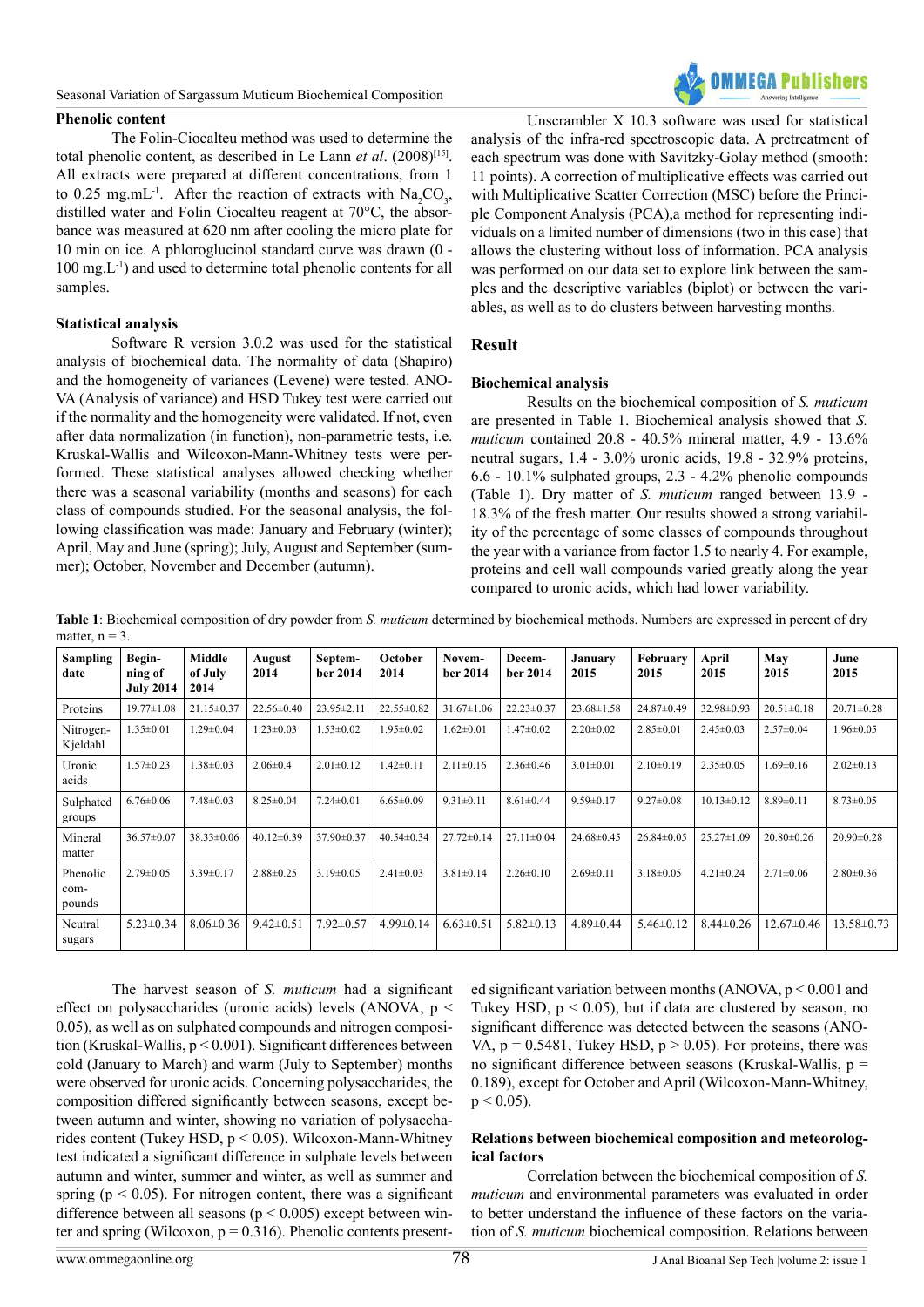

variables (meteorological and biochemical) and individuals data are represented with a PCA (Figure 1). The analysis was performed on 36 samples (three per month), using following variables (nitrogen, sulphated compounds, proteins, uronic acids, phenolic compounds content; meteorological data: air temperature, seawater temperature, sunlight, rainfall).

It is noticeable that, from June to September, the macroalga was influenced by temperature and sunlight (Figure 1). April and October data follow the axis of proteins and February, the axis of uronic acids. One should then note that data were greatly influenced by respectively proteins and uronic acids contents. Precipitations seem to influence the distribution of data obtained in May 2015.

Furthermore, biochemical composition of *S. muticum* analyzed with colorimetric method was not directly related to the meteorological factors (temperature, sunlight). Meanwhile, the rainfall was inversely related to phenolic content of *S. muticum*. Moreover, nitrogen and uronic acids were inversely related to seawater temperature. Nitrogen and uronic acids followed the same trend and protein content followed the same direction but did not overlap them (Figure 1).



**Figure 1:** PCA biplot of descriptive variables and individuals corresponding to samples of *Sargassum muticum* collected at Piriac (France) from July 2014 to June 2015. Biochemical data: Proteins, Nitrogen, Sulphated Compounds (SC), Uronic Acids (UA), Phenolic Compounds (PC) content; meteorological data: Air temperature (T.), Temperature of seawater (water T), Sunlight (Sun), Rains. CP 1 (47.1 %) and CP 2  $(21.2\%)$ .



**Figure 2**: FTIR spectra of dry powder of *S. muticum* collected at Piriac (France) from July 2014 to June 2015, 500 - 4000 cm-1, 32 scans. Resolution: 2 cm-1.

FTIR spectra of each monthly sample are presented on Figure  $2(500 - 4000 \text{ cm}^{-1})$ . The comparison of the spectra was performed from 600 to 1800 cm<sup>-1</sup> with a Principle Component Analysis (PCA, Figure 3). PCA showed that *S. muticum* biochemical composition could be differentiated into three clusters: autumn/winter (October to January); spring (April to June) and summer (July to September). The differentiation of February data can be underlined. Moreover, the spring months are grouped together whereas the summer months have a linear distribution along the principal component 1.



**Figure 3:** PCA on FTIR spectra data from freezed-dried samples of *S. muticum* collected at Piriac (France) from July 2014 to June 2015. The area 600 - 1800 cm-1 was selected to study all the metabolites of *S. muticum* while avoiding water band (3000 - 3600 cm<sup>-1</sup>). Numbers indicate month of sampling and PC correspond to principal component.

Analysis of seasonal variation can be performed for each class of macromolecules, i.e. proteins, polysaccharides, phenolic compounds. The aim was to check characteristic ab-sorption bands found in the literature<sup>[\[25,26\]](#page-9-11)</sup> and confirmed by the commercial standards can be properly used. In this present study, the results for proteins, uronic acids, polysaccharides, phenolic and sulphated compounds are illustrated on Figure 4, Figure 5 and Table 2.

Spectral data distribution of samples for proteins bands (3450 - 3600 cm-1, Amide A: N-H; 1650 cm-1, Amide I: C=O; 1560 cm<sup>-1</sup> Amide II: N-H; 1450 cm<sup>-1</sup>, dCH<sub>2</sub>-CH<sub>3</sub>) are presented on Figure 4a. Three seasonal groups were distinguished (summer, winter and intermediary seasons: autumn and spring). It can be noted that the clusters were sometimes overlapped, as it was seen for September (belonging to summer group) which appeared in our analysis near winter and transition season cluster.

PCA on uronic acids characteristic bands (930 - 940 cm-1, C-O-C; 1035 - 1090 cm-1, C=O; 1395 - 1415 cm-1, C-OH; 1595 - 1705 cm-1, aromatic core) showed three distinct seasonal groups: summer, spring and autumn/winter(Figure 4b). Uronic acids data seemed to constitute a gradient between cold months and hot months except for February data. Overall, the summer data tended to gather near the principal component 1.

The polysaccharide data presented seasonal variation according to PCA on their characteristic FTIR bands (815 - 825 cm-1, mannuronic acid band; 875 - 895 cm-1, C1-H β mannuronic acid; 1025 - 1030 cm<sup>-1</sup>, characteristic polysaccharides band; 1070 - 1085 cm-1, C=O guluronic acid band; 1320 cm-1, mannuronic acid band). Like uronic acids, three groups were distinguished (summer, spring and autumn/winter). Spring months as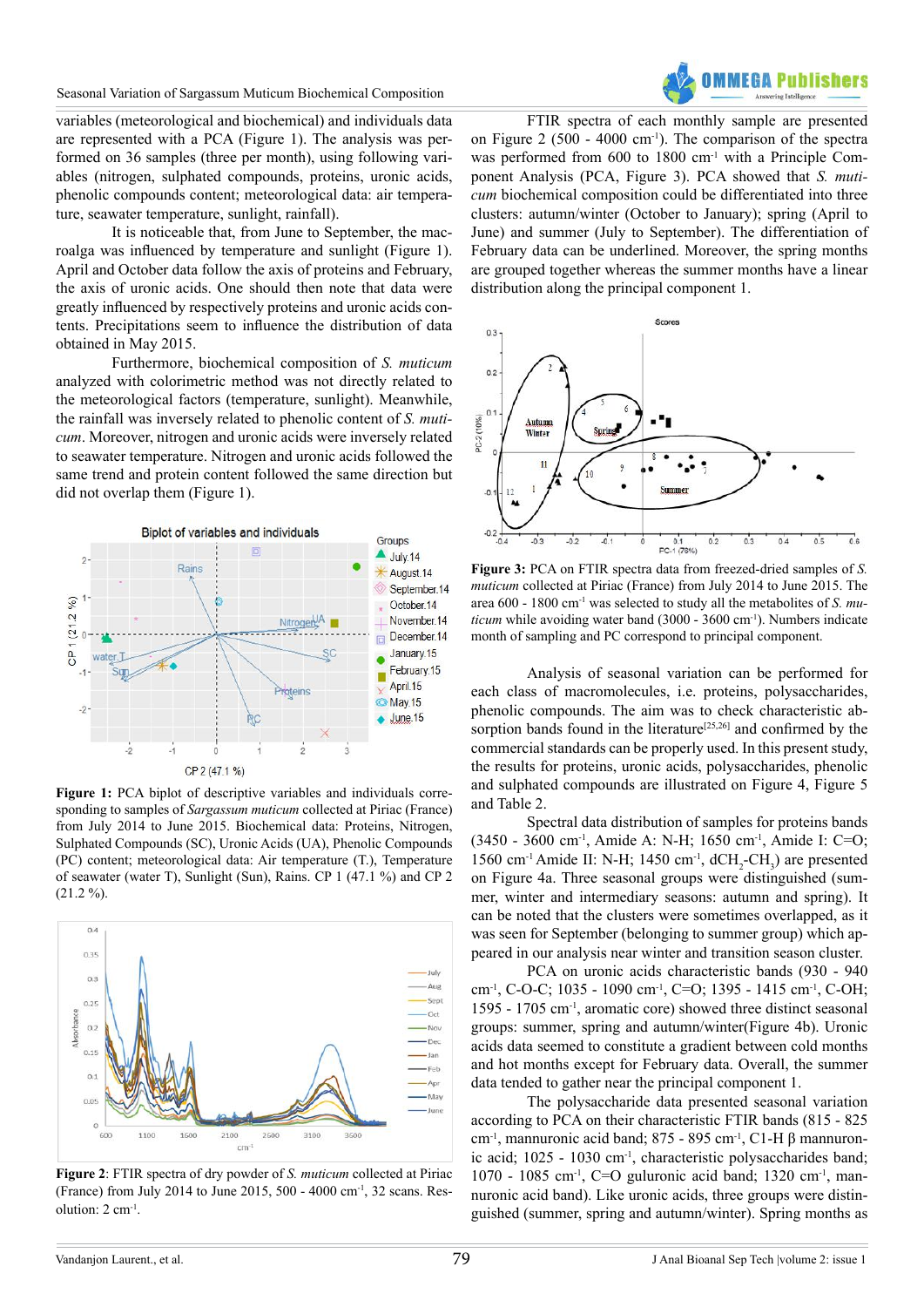

well as autumn/winter months were very close, compared to summer months. The latter had an extended distribution mainly due to July, which differed from the group in terms of composition (Figure 4c).



**Figure 4**: Spectra of dry powder of *S. muticum* samples collected at Piriac (July 2014 to June 2015). A PCA was carried out on FTIR characteristic bands of followed groups: proteins (A): 1440 - 1660 cm<sup>-1</sup> and 3450 - 3600 cm<sup>-1</sup>, uronic acids (B): 930 - 940; 1035 - 1090; 1395 - 1415; 1595 - 1705 cm-1, polysaccharides (C): 815 - 825; 875 - 895; 1025 - 1030; 1070 - 1085; 1320 cm-1, sulphated compounds (D): 1015 - 1300 cm-1. Numbers indicate month of sampling, with 1 corresponding to January.

| Table 2: Synthesis of absorption bands used for the multivariate analysis carried out on each class of macromolecules. Wave numbers expressed               |
|-------------------------------------------------------------------------------------------------------------------------------------------------------------|
| in cm <sup>-1</sup> . Bold numbers indicate band of wave numbers taken into account in multivariate analysis. Italic numbers indicate characteristic bonds. |

| <b>Proteins</b>                           | Uronic acids         | <b>Sulphated compounds</b>   | Polysaccharides                       |  |  |
|-------------------------------------------|----------------------|------------------------------|---------------------------------------|--|--|
| 1450 (dCH <sub>2</sub> -CH <sub>2</sub> ) | 932 (C-O-C)          | $1030 (O= S=O)$              | 817 (mannuronic acid)                 |  |  |
| $1560(N-H)$                               | $930 - 940$          | 1040 - 1250 (ester sulfates) | $815 - 825$                           |  |  |
| 1650 (C=O)                                | 1045 (v.C-O)         | $1210 - 1280$ (S=O)          | 890 (C <sub>1</sub> -H β manual acid) |  |  |
| 1440 - 1660<br>$1080$ (C-O)               |                      | $1015 - 1300$                | $875 - 895$                           |  |  |
|                                           | $1035 - 1090$        |                              |                                       |  |  |
|                                           |                      |                              | 1027 (polysaccharides)                |  |  |
|                                           |                      |                              | $1025 - 1030$                         |  |  |
|                                           | 1406 (C-OH)          |                              |                                       |  |  |
|                                           | 1395 - 1415          |                              |                                       |  |  |
|                                           |                      |                              | 1080 (guluronic acid $C-O$ )          |  |  |
|                                           |                      |                              | $1070 - 1085$                         |  |  |
|                                           | 1611 (aromatic core) |                              |                                       |  |  |
| $3450 - 3600$ (N-H)                       | $1700 (C-O)$         |                              |                                       |  |  |
|                                           | 1595 - 1705          |                              | 1320 (manual acid)                    |  |  |

PCA on the specific absorption bands of sulphated compounds (1015 - 1300 cm<sup>-1</sup>: 1210 - 1280 cm<sup>-1</sup>, S=O; 1030 cm<sup>-1</sup>, O=S=O; 1040 - 1250 cm-1, esters sulfates) allowed to differentiate three seasonal clusters (summer, spring and autumn/winter) (Figure 4d). From autumn to spring, the distribution of samples followed the principle component 2. Conversely, the first axis mainly influenced summer months.

Phenolic compounds were also studied by infra-red spectroscopy as presented on Figure 5. Four clusters could be differentiated, corresponding to each season (winter, spring, summer and autumn). The summer cluster was the most extended cluster.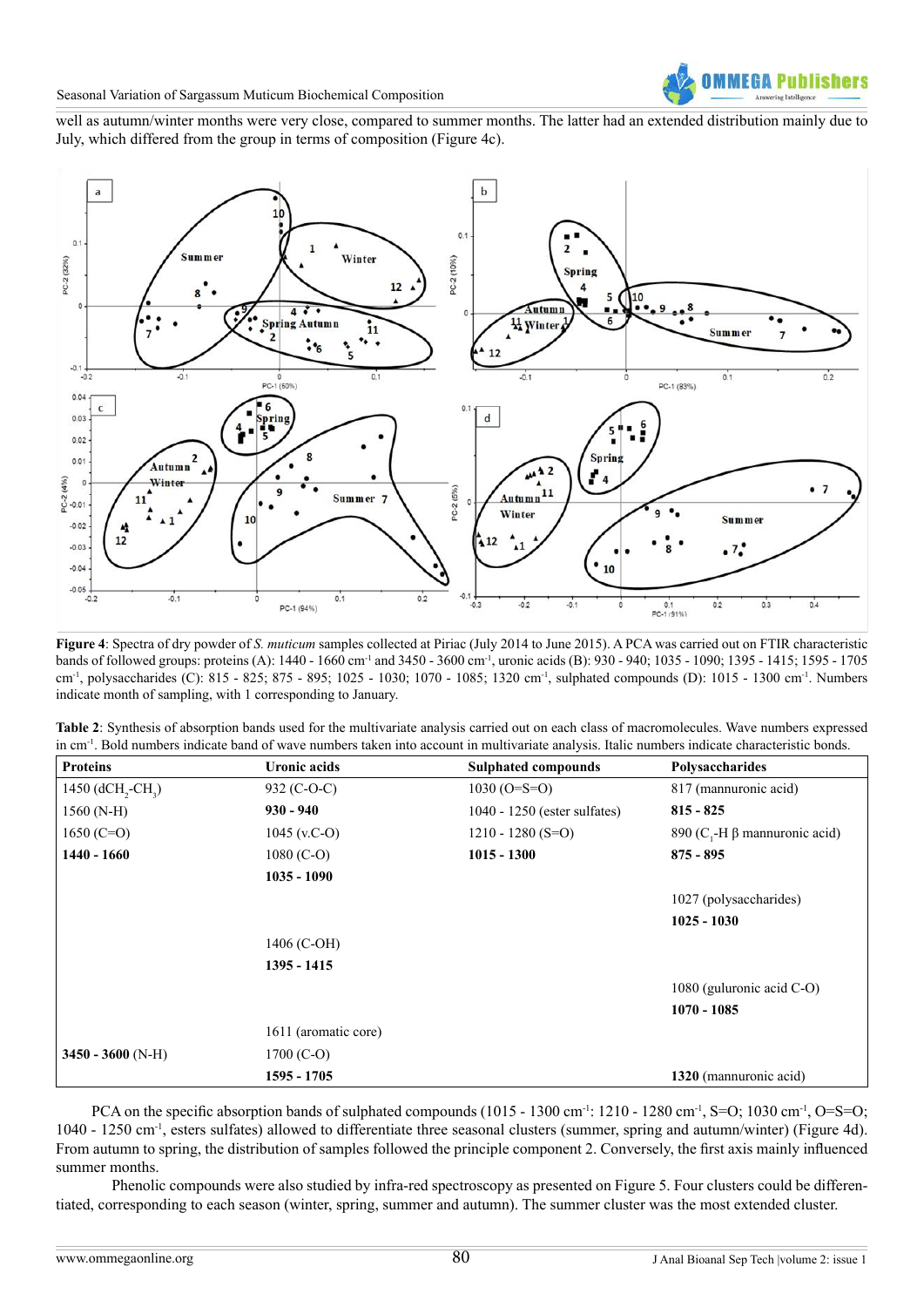



**Figure 5:** Spectra of *S. muticum*, Piriac (July 2014 to June 2015). PCA on FTIR characteristic bands of phenolic compounds: 660 - 675; 865 - 880; 920 - 935; 1075 - 1090; 1605 - 1620; 2930 - 2945; 3200 - 3300 cm-1. Numbers indicate month of sampling.

 Briefly, seasonal clusters were distributed in the same way (according to axis 1 of PCA) for uronic acids, polysaccharides and sulphated compounds.

**(June, September, 1998)** 2.0 % (b)

**(April 2012)** 16.9 % (a)

**Hardouin** *et al.***, 2013 29.0 % (d);** 

**Wernberg** *et al.***, 2001** 1.0-4.0 % (a)

#### **Discussion**

#### **Biochemical composition**

Table 3 summarized all the results obtained on *S. muticum* collected at Piriac (France) and those coming from the literature. For July 2014, the collection of *S. muticum* was performed twice; one at the beginning and one at the end of the month to evaluate the variation with the highest precision. Based on the results obtained, there were large variations in July on phenolic, sulphated compounds and polysaccharides contents.

Results between BSA protein and protein content obtained from total nitrogen analyses(using 6.25 multiplier) were not exactly the same (in mean 23.9% against 11.7 %) (Table 1), the differences were confirmed by PCA of variables (Figure 1). However, total nitrogen values were in coherence with those of Wernberg *et al*. (2001) and Hardouin *et al*. (2013) in Table 3[\[34,35\],](#page-9-12) whereas BSA data titrations were close to those of Rodriguès et al.  $(2015)^{[36]}$ . Kieldahl titration is considered to be the most accurate as it is the normalized reference method (ISO 11261).

**Total** 

49.0 % (substraction estimation)

**3.2 % (a)** 8.0 % 5.6 % 9.8 % 2.1 % 27.4 %

 $0.5\%$  22.9%

 $16.6\%$   $1.9\%$  37.0 %

| <b>References</b>                                     | Dry matter $\frac{6}{6}$<br>fresh weight) | <b>Proteins</b>             | <b>Uronic</b><br>acids | <b>Sulphated</b><br>groups | Carbohy-<br>drates | <b>Total</b><br>phenolic  | <b>Mineral</b><br>matter |
|-------------------------------------------------------|-------------------------------------------|-----------------------------|------------------------|----------------------------|--------------------|---------------------------|--------------------------|
| <b>Present study (July 2014-</b><br>June 2015 Piriac) | $12.9 - 18.3 \%$                          | 17.6-34.6 % (a)             | $1.1 - 4.1\%$          | $6.5 - 10.3 \%$            | $4.2 - 15.2 \%$    | $1.9 - 4.6\%$             | 20.3-41.2 %              |
| Balboa et al., 2013<br>(June 2010)                    |                                           | $6.9\%$ (b)                 |                        |                            | $26.0 - 46.0%$     | $1.1\%$<br>(EtOH extract) | $26.0\%$                 |
| Balboa et al., 2015<br>$(2010 - 2011)$                | $8.0 - 19.0 \%$                           | 7.0-11.0 % (a)              |                        |                            |                    |                           | $13.2 - 20.5$ %          |
| Barbarino & Lourenço,<br>2005 (June 1998)             |                                           | $6.0\%$ (b)                 |                        |                            |                    |                           |                          |
| Lourenco et al., 2002                                 |                                           | $\sim$ $\sim$ $\sim$ $\sim$ |                        |                            |                    |                           |                          |

**Table 3**: Chemical composition of *Sargassum muticum*: Data and bibliographical synthesis expressed in % of dry matter.

| Methods used for proteins titration : Nitrogen Total Kjeldahl (NTK) : x 6.25 (a); (Lourenço et al., 2002) x 5.38 (b); normalized method APHA x |
|------------------------------------------------------------------------------------------------------------------------------------------------|
| 4.92 (c); BCA titration (d); Bradford titration (e); ninhydrine reagent method (Qi et al., 2005) (f).                                          |

**Milledge** *et al***., 2015** 1.5 % 29.0 %

**(June 2010)** 6.9 % (e) 2.4 % 30.3 %

**Shekhar** *et al.***, 2012** 34.0-41.0 % 34.0-41.0 %

**(February 2003- June 2004)** 1.1-1.9 %

**Jard** *et al.***, 2013**<br> **(May-August 2011)** 8.4 % (c) 13.6 % 1.4 % 1.4 % 16.6 % 1.4 % 16.6 %

**Gorham & Lewey, 1984** 8.0-17.0 % 6.9 % (f) 35.1 %

Uronic acids levels in this study  $(1.1 - 4.1 \%)$ , were in concordance with those measured by Jard *et al.*  $(2013)^{5}$  who measured a content of 1.36 % but quite far from data measured in Hardouin *et al.* (2013)<sup>[35]</sup> who obtained up to 8 % of dry matter with the same method. Difference between both studies could be explained by the different period of collection or by a spatial variability.

Polysaccharides of brown algae compose up to 30 - 49%of the cell wall (Table 3). Conversely, polysaccharides contents in this study were low (4.2 - 15.2 %). It is assumed that in most previous study, as presented on Table 3, the polysaccharides content

**Rodrigues** *et al***., 2015**

**González-López** *et al***., 2012** 

**Plouguerné** *et al***., 2006** 

**Jard** *et al***., 2013**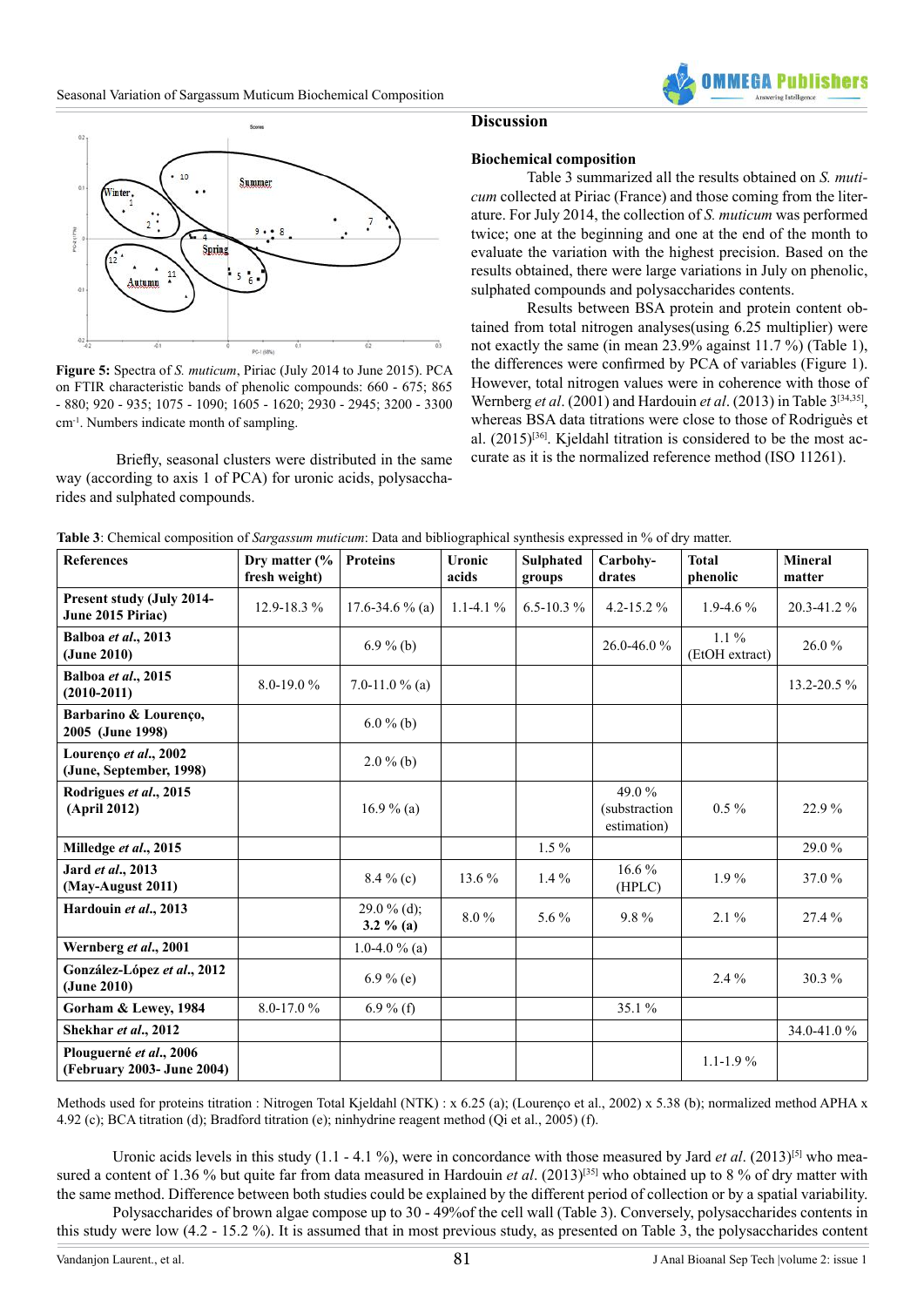Seasonal Variation of Sargassum Muticum Biochemical Composition

was not directly measured but obtained by calculating the difference between the total weight of the algae and the weight of all the other metabolites. Moreover, during the experiment, it was noticed a difficulty to completely hydrolyze *S.muticum* thallus. Thus, it would be interesting to suggest a more specific hydrolysis that could enable an extraction of all the polysaccharides constituting the cell wall, for example with  $H_2SO_4(2M)$ .

Sulphated compound levels  $(8.4 \times 10^6)$  in mean) were higher than those determined in some previous studies(5.6 %, minimum value obtained in<sup>[35]</sup>; 1.4 %<sup>[5]</sup>; and 1.5 % in<sup>[\[4\]](#page-8-3)</sup>). Such differences might be due to the different methods and different locations. However, this result is in accordance with fucanes percentages in algae, around  $\%$  of dry matter<sup>[37]</sup>.

Phenolic contents and mineral matter are also in coherence with literature (Table 3). In this present study, variations of phenolic compounds and mineral matter are respectively comprised between 1.9 - 4.6 % and 20.3 - 41.2 %. Balboa *et al*. (2013) found similar results, 1.1% for phenolic compounds and 26 % for mineral matter<sup>[\[38\]](#page-9-16)</sup>.

The following classes of macromolecules, i.e. sulphated compounds, polysaccharides, uronic acids, nitrogen compounds and proteins, presented significant variations according to the season. So meteorological factors such as seawater and/ or air temperatures, sunlight duration, precipitations seemed to influence the biochemical composition of the brown macro alga S. muticum, as confirmed by Plouguerné *et al*. (2006) and Le Lann *et al.* (2012)<sup>[18,19]</sup>.

# **Correlation with meteorological factor and lifecycle of the alga**

Biochemical composition (proteins, nitrogen, polysaccharides, sulfated and phenolic compounds) did not present any strong correlation with temperature (air or seawater) and sunlight. Balboa *et al*. (2015) experienced the same observation, obtaining a weak correlation between the biochemical composition and temperature.

An absence of correlation between temperature (air or seawater) and proteins content might be due to a light imprecision on the measured temperatures. Indeed, the meteorological data were not obtained from an *in-situ* measurement, but they were provided by another source (a real-time measurement from the buoy placed off the sampling location). Therefore, for further analysis, *in-situ* measurements of water temperature and oxygen salinity are suggested. Water current and nutrient content of seawater might also be important to measure in future studies as they were not considered in this present study.

Aside of environmental factors, it is strongly believed that the variation of *S. muticum* might be simply linked to the algal life cycle. As presented on Figure 4, there were three groups of data, i.e. winter, spring, and end of summer. The development and growth period of *S. muticum* occurs during winter and spring, and in summer, after their reproduction, the thalli begin to experience a deterioration indicated by the loss of buoyancy due to the detachment of air bladder.

# **FTIR spectrometry**

Traces of water could be present in the dry material of *S. muticum*. Indeed, water (O-H bonds) mainly absorbs between 2950 and 3720 cm-1 (distilled water). Diamond crystal also causes interferences in the absorption zone between 2000 and 2200 cm-1. Therefore, we decided to study preferentially 600 - 1800 cm-1 zone to exclude water and crystal absorption zones. This is the mean to avoid bias interpretation on global biochemical composition of samples *S. muticum*. Spectral resolution parameter, which was a deviation between two bands of wave number different, was set to 16 to avoid interference of signal bands, which were not representative of the algal biochemical composition.

Identification of absorption bands in infra-red spectroscopy allowed the study of each class of macromolecules independently of the season parameter (Figure 4). Moreover, as shown by the principle component analysis, this parameter had an influence on the algal composition. The principle component 1 of each group of compounds seems to be related to seasonal variation. The intensity of these variations seems to be different according to the clusters: spring months were often close together whereas summer months had a widespread distribution, meaning that the algal metabolism was more active in summer. More compounds were synthesized in summer in particular in July. Normally, in summer *S. muticum* stops growing, so there will be no important metabolism activity. Nevertheless, some bioactive compounds, such as phlorotannins, are synthesized. It can be an induced defense mechanism against the environmental stress such as UV radiations, predators, pathogens, etc<sup>[\[39\]](#page-9-17)</sup>.

Sulphated compounds (PCA) could be linked to the life cycle of alga. Indeed, between winter and spring, there is a growth of the laterals, linked with the variation on the component 2. Afterwards, at the beginning of summer, reproduction takes place<sup>[18,19]</sup> and we could observe a brutal different trend in sulphated content between June and July. Finally, content in sulphated compounds following the component 1, it can be linked to the laterals that entered in senescence at the end of the summer (Figure 4).

Phenolic compounds of *S. muticum* from this study showed a correlation (Figure 5) with seasons. These results can support that phenolic compounds in *S. muticum* (well known for their antioxidant activity<sup>[40,42]</sup> serve as a protection against the exposure to sunlight $[19]$ .

# **Conclusion**

In this work, an innovative technique was used for the determination of *S. muticum* biochemical composition: Fourier Transformation Infra-Red Spectrometry. The results showed a seasonal variation of the qualitative composition of our algal model *S. muticum* using infra-red spectroscopy as well as a variation of the quantitative composition of macromolecules using classical biochemical assays. With infra-red spectrometry, the determination of characteristic compounds absorption bands (polysaccharides, proteins, uronic acids, sulphated compounds) in *S. muticum* was carried out. Multivariate analysis allowed the description of all the relations between the studied variables. Variations between seasons were statistically demonstrated for uronic acids, polysaccharides, sulfated compounds and proteins with biochemical analysis. These results were confirmed by FTIR seasonal clustering analysis. Seasonal variations of phenolic contents were perfectly highlighted through the analysis of FTIR spectra. For these compounds, we could suggest that this technique is more rapid and sharper than biochemical assays to show some variations but unfortunately the obtained informa-

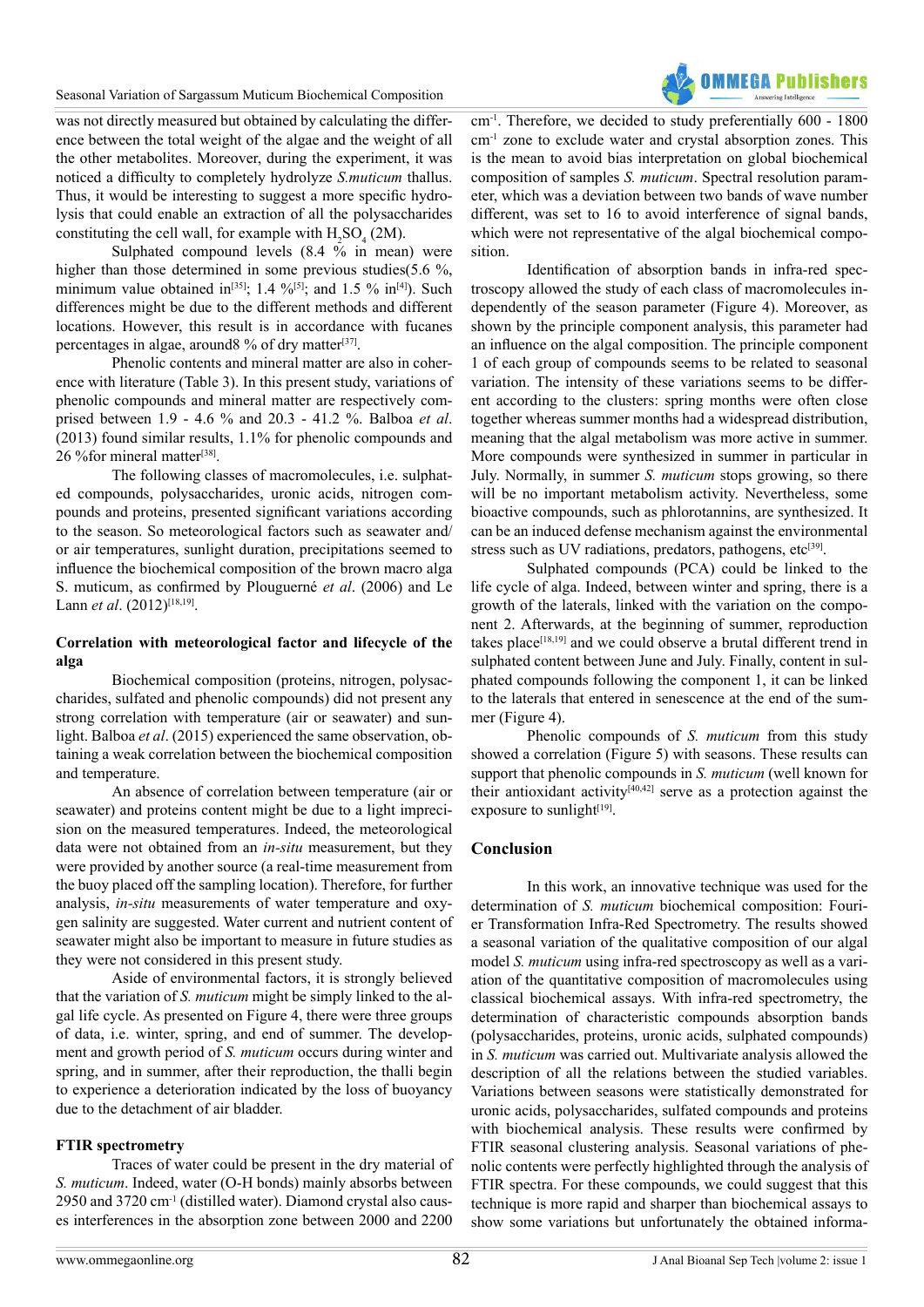

#### tion is not quantitative.

Nevertheless, data obtained from FTIR spectroscopy could contribute to a better knowledge of *S.muticum* and also should underline the advantage of using infra-red techniques to determine the biochemical composition of algae (rapidity, high resolution, simple use…). Fourier Transform Infra-red spectroscopy is a useful tool for the determination of variations in macro algal composition. Nevertheless, the first time that the analysis of one compound or a family of compounds is done, time is required to determine characteristic bands, as well as to compare with biochemical assays and to carry out multivariate analysis. However, when these steps are accomplished, analysis becomes simple. Among the future prospects, the quantitative evaluation of each class of macromolecules by FTIR spectroscopy thanks to regression methods using the specific absorptions bands of the studied compounds should be one of the priorities.

#### **Acknowledgements**

This work was supported by the regional research project COSELMAR (Région Pays de la Loire, IUML).

# **Conflict of interest**

The authors declare to have no conflict of interests in this research.

# **References**

<span id="page-8-0"></span>1. Cabioc'h, J., Floc'h, J-Y., Le Toquin, A., et al. Guide des algues des mers d'Europe. Delachaux et Niestlé; 2006.

PubMed│CrossRef│[Others](http://www.unitheque.com/Livre/delachaux_et_niestle/Guide_Delachaux/Algues_des_mers_d_Europe-67809.html)

<span id="page-8-1"></span>2. Milledge, J., Harvey, P. Golden tides: problem or golden Opportunity? the valorisation of Sargassum from beach inundations. (2016) J Mar Sci Eng 4(3): 60.

PubMed│[CrossRef](https://doi.org/10.3390/jmse4030060)│[Others](http://www.mdpi.com/2077-1312/4/3/60)

<span id="page-8-2"></span>3. Becker, E.W. Micro-algae as a source of protein. (2007) Biotechnol Adv 25(2): 207–210.

# [PubMed](https://www.ncbi.nlm.nih.gov/pubmed/17196357)│[CrossRef](https://doi.org/10.1016/j.biotechadv.2006.11.002)│[Others](http://www.sciencedirect.com/science/article/pii/S073497500600139X)

<span id="page-8-3"></span>4. Milledge, J.J., Nielsen, B.V., Bailey, D. High-value products from macroalgae: the potential uses of the invasive brown seaweed, *Sargassum muticum*. (2016) Rev Environ Sci Biotechnol 15(1): 67–88.

#### PubMed│[CrossRef](https://doi.org/10.1007/s11157-015-9381-7)│[Others](https://link.springer.com/article/10.1007/s11157-015-9381-7)

<span id="page-8-4"></span>5. Jard, G., Marfaing, H., Carrere, H., et al. French Brittany macroalgae screening: Composition and methane potential for potential alternative sources of energy and products. (2013) Bioresour Technol 144: 492–498.

#### [PubMed](https://www.ncbi.nlm.nih.gov/pubmed/23896436)│[CrossRef](https://doi.org/10.1016/j.biortech.2013.06.114)│[Others](http://www.sciencedirect.com/science/article/pii/S0960852413010432)

<span id="page-8-5"></span>6. Balboa, E., Gallego-Fábrega, C., Moure, A., et al. Study of the seasonal variation on proximate composition of oven-dried *Sargassum muticum* biomass collected in Vigo Ria, Spain. (2015) J Appl Phycol 28(3): 1943–1953.

#### PubMed│[CrossRef](https://doi.org/10.1007/s10811-015-0727-x)│[Others](https://link.springer.com/article/10.1007/s10811-015-0727-x)

<span id="page-8-6"></span>7. Haug, A., Myklestad, S., Larsen, B., et al. Correlation between Chemical Structure and Physical Properties of Alginates. (1967) Acta Chemica Scandinavica 21(3): 768–778.

#### PubMed│[CrossRef](https://doi.org/10.3891/acta.chem.scand.21-0768)│[Others](http://actachemscand.org/pdf/acta_vol_21_p0768-0778.pdf%5d)

<span id="page-8-7"></span>8. Rioux, L. Caractéristation structurale et évaluation de l'activité biologique de polysaccharides extraits de *Saccharina longicruris*. (2010) Laval, Québec. PubMed│CrossRef│[Others](https://www.doc-developpement-durable.org/file/culture-algues/FICHES_PLANTES/Laminaire à long stipe_Saccharina longicruris/Caractérisation et évaluation de activité biologiques de POLYSACCHARIDES de Saccharina longicruris.pdf)

<span id="page-8-8"></span>9. Adhikari, U., Mateu, C.G., Chattopadhyay, K., et al. Structure and antiviral activity of sulfated fucans from *Stoechospermum marginatum*. (2006) Phytochemistry 67(22): 2474–2482. [PubMed](https://www.ncbi.nlm.nih.gov/pubmed/17067880)│[CrossRef](https://doi.org/10.1016/j.phytochem.2006.05.024)│[Others](http://www.sciencedirect.com/science/article/pii/S0031942206002937)

<span id="page-8-9"></span>10. Qi, H., Zhao, T., Zhang, Q., et al. Antioxidant activity of different molecular weight sulfated polysaccharides from *Ulva pertusa Kjellm* (Chlorophyta). (2005) J Appl Phycol 17(6): 527– 534.

#### PubMed│[CrossRef](https://doi.org/10.1007/s10811-005-9003-9)│[Others](https://link.springer.com/article/10.1007/s10811-005-9003-9)

<span id="page-8-10"></span>11. Costa, L.S., Fidelis, G.P., Telles, C.B.S., et al. Antioxidant and anti proliferative activities of heterofucans from the seaweed *Sargassum filipendula*. (2011) Mar Drugs 9(6): 952–966. [PubMed](https://www.ncbi.nlm.nih.gov/pubmed/21747741)│[CrossRef](https://doi.org/10.3390/md9060952)│[Others](http://www.mdpi.com/1660-3397/9/6/952)

12. Deslandes, E., Pondaven, P., Auperin, T., et al. Preliminary study of the *in vitro* antiproliferative effect of a hydroethanolic extract from the subtropical seaweed *Turbinaria ornata* (Turner) J Agardh on a human non-small-cell bronchopulmonary carcinoma line (NSCLC-N6). (2000) J Appl Phycol 12(3-5): 257–262. PubMed│[CrossRef](https://doi.org/10.1023/A:1008114831862)│[Others](https://link.springer.com/article/10.1023/A:1008114831862)

<span id="page-8-11"></span>13. Grauffel, V., Mabeau, S., Kloareg, B., et al. Propriétés anticoagulantes des fucanes sulfatés des algues brunes. (1985) Rapport Station Biologique de Roscoff pp: 17.

# PubMed│CrossRef│[Others](http://archimer.ifremer.fr/doc/00101/21217/18832.pdf)

<span id="page-8-12"></span>14. Stiger-Pouvreau, V., Jégou, C., Cérantola, S., et al. Phlorotannins in Sargassaceae species from Brittany (France): Interesting molecules for ecophysiological and valorisation purposes. (2014) Adv Bot Res 71: 379–412.

## PubMed│[CrossRef](https://doi.org/10.1016/B978-0-12-408062-1.00013-5)│[Others](http://hal.univ-brest.fr/hal-01023206)

<span id="page-8-13"></span>15. Le Lann, K., Jegou, C., Stiger-Pouvreau, V. Effect of different conditioning treatments on total phenolic content and antioxidant activities in two Sargassacean species: comparison of the frondose *Sargassum muticum* (Yendo) Fensholt and the cylindrical *Bifurcaria bifurcata* R. Ross. (2008) Phycol Res 56(4): 238–245.

# PubMed│[CrossRef](https://doi.org/10.1111/j.1440-1835.2008.00505.x)│[Others](https://www.researchgate.net/profile/Valerie_Stiger/publication/228109954_Effect_of_different_conditioning_treatments_on_total_phenolic_content_and_antioxidant_activities_in_two_Sargassacean_species_Comparison_of_the_frondose_Sargassum_muticum_Yendo_Fensho)

16. Zubia, M., Fabre, M.S., Kerjean, V., et al. Antioxidant and antitumoural activities of some Phaeophyta from Brittany coasts. (2009) Food Chem 116(3): 693–701.

## PubMed│[CrossRef](https://doi.org/10.1016/j.foodchem.2009.03.025)│[Others](http://www.sciencedirect.com/science/article/pii/S0308814609003136)

<span id="page-8-14"></span>17. Le Lann, K., Surget, G., Couteau, C., et al. Sunscreen, antioxidant, and bactericide capacities of phlorotannins from the brown macroalga *Halidrys siliquosa*. (2016) J Appl Phycol 28(6): 3547–3559.

#### PubMed│CrossRef│[Others](https://link.springer.com/article/10.1007/s10811-016-0853-0)

<span id="page-8-17"></span>18. Plouguerné, E., Le Lann, K., Connan, S., et al. Spatial and seasonal variation in density, reproductive status, length and phenolic content of the invasive brown macroalga Sargassum muticum (Yendo) Fensholt along the coast of Western Brittany (France). (2006) Aquat Bot 85(4): 337–344.

## PubMed│[CrossRef](https://doi.org/10.1016/j.aquabot.2006.06.011)│[Others](http://www.sciencedirect.com/science/article/pii/S0304377006001070)

<span id="page-8-16"></span>19. Le Lann, K., Connan, S., Stiger-Pouvreau, V. Phenology, TPC and size-fractioning phenolics variability in temperate Sargassaceae (Phaeophyceae, Fucales) from Western Brittany: Native versus introduced species. (2012) Mar Environ Res 80: 1–11.

# [PubMed](https://www.ncbi.nlm.nih.gov/pubmed/22770761)│[CrossRef](https://doi.org/10.1016/j.marenvres.2012.05.011)│[Others](http://www.sciencedirect.com/science/article/pii/S0141113612001109?via%3Dihub)

<span id="page-8-15"></span>20. Tanniou, A., Vandanjon, L., Goncalves, O., et al. Rapid geographical differentiation of the European spread brown macroalga *Sargassum muticum* using HRMAS NMR and Fourier-Transform Infrared spectroscopy. (2015) Talanta 132: 451–456.